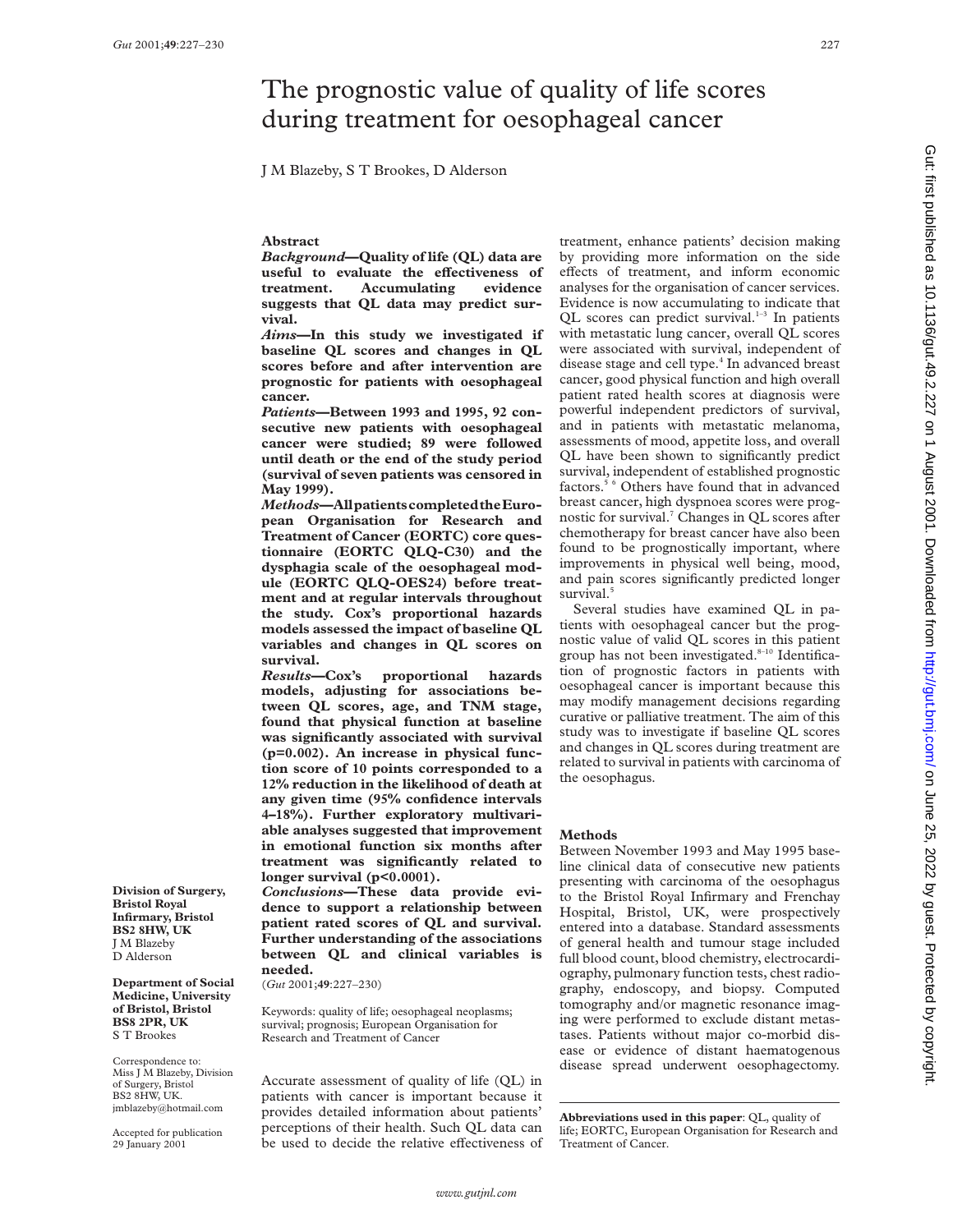Patients unfit for oesophagectomy or with distant metastatic disease were treated by intubation or palliative chemoradiotherapy. All patients were followed until death or the end of the study period (May 1999) when all surviving patients were censored. Informed consent and ethics committee permission were obtained.

# QUALITY OF LIFE ASSESSMENT

QL was assessed at baseline 1–2 weeks before treatment using the European Organisation for Research and Treatment of Cancer core QL questionnaire (EORTC QLQ-C30, version 1.0) and the dysphagia scale from the oesophageal cancer module (EORTC QLQ-OES24).<sup>11 12</sup> Further QL assessments were performed 4–6 weeks after oesophagectomy, every three months during the first postoperative year, every six months during the second year, and annually thereafter. After treatment with palliative intent, assessments were performed monthly. Data were collected until death or for a minimum of three postoperative years. Baseline and first postoperative assessments of patients undergoing oesophagectomy were performed in the patients' homes. Subsequent questionnaires were mailed unless additional help was required. All patients receiving palliative treatment were visited at home for every assessment. Questionnaires were checked for omitted answers before completion of the interviews; postal questionnaires were checked for missing data. If answers were absent, patients were contacted and asked the omitted questions. The EORTC QLQ-C30 is a valid and reliable measure of QL which has been tested in patients with cancer of the oesophagus.13 It includes five functional scales (physical, role, emotional, cognitive, and social), three symptom scales (fatigue, pain, and emesis), and one global scale. Five single items are designed to assess additional symptoms (dyspnoea, sleep disturbance, appetite loss, constipation, and diarrhoea). The last item is related to the perceived financial impact of cancer and its treatment. Only the dysphagia scale from the EORTC QLQ-OES24 was used because at the time of this study the questionnaire was not fully developed. QL scores were calculated according to standard guidelines, yielding a range of  $0-100$ .<sup>14</sup> High scores in the function and global QL scales represent good QL whereas high symptom scores reflect worse QL.

#### STATISTICAL ANALYSES

Cox's proportional hazards models were used to assess the impact of OL on survival.<sup>15</sup> In the first instance univariable analyses were performed, examining the effect on survival of each baseline QL score in turn. Multivariable models were then generated to control for possible confounding effects of established prognostic factors and associations between QL scores. Established prognostic factors that were adjusted for were patient age, and T, N, and M stage. Additional possible prognostic factors examined included sex, tumour type, ASA

grade, and treatment group. A nominal significance level of 1% was used throughout.

Six months after treatment, changes between baseline and six month QL scores were calculated for all surviving patients. Cox's proportional hazards models were used to investigate whether changes in QL scores following treatment were related to survival. Because of the reduced sample size of surviving patients at six months, this secondary analysis was intended as a purely hypothesis generating exercise.

## **Results**

Ninety two new patients presented during the study period; 55 underwent oesophagectomy, 30 were intubated, and seven patients underwent primary palliative radiotherapy or chemotherapy. Three patients (who underwent oesophagectomy) were excluded because QL data were not obtained before the start of treatment. Clinical characteristics of the 89 patients who completed baseline assessments are shown in table 1.

Nine patients died within 30 days of surgery and another 17 experienced major complications. Seven patients experienced morbidity after palliation of malignant dysphagia, of whom five died within 30 days of treatment. At six months after treatment, 51 patients had died. Of the 38 patients alive six months after treatment, 34 had undergone oesophagectomy and four endoscopic palliation. Clinical characteristics of the 38 patients who completed six month assessments are shown in table 1. At the end of follow up (May 1999), the seven alive patients were censored. Median survival time after oesophagectomy and palliative treatment was 11.5 and 2.5 months, respectively. The descriptive results of the longitudinal QL data have been published elsewhere.<sup>16</sup>

Median baseline QL scores are shown in table 2. Cox's proportional hazards models, adjusting for age, and T, N, and M stage, found that better physical function score was significantly associated with longer survival (p=0.002), and worse fatigue was significantly associated with shorter survival (p=0.001) (table 3). However, when adjusting for associations between QL scores (by including more than one QL score in the model), only physical function at baseline remained significantly associated with survival. The final model is

| Patient details |
|-----------------|
|                 |

|                                  | All patients<br>$(n=89)$ | Patients alive 6<br>months after<br>treatment $(n=38)$ |
|----------------------------------|--------------------------|--------------------------------------------------------|
| Age (y)                          | 70 (41–94)               | $65(41-94)$                                            |
| Sex (male/female)                | 55/34                    | 21/17                                                  |
| Histology (adeno/squamous)       | 52/37                    | 21/17                                                  |
| Tumour length (cm)               | $5(2-15)$                | $6(2-12)$                                              |
| Distance incisors (cm)           | $36(22-40)$              | $34(22 - 40)$                                          |
| Pathological stage <sup>20</sup> |                          |                                                        |
| Stage I                          | 0                        | $\Omega$                                               |
| Stage IIA                        | 11                       | 10                                                     |
| Stage IIB                        | 4                        | 3                                                      |
| Stage III                        | 42                       | 21                                                     |
| Stage IV                         | 25                       |                                                        |
| Incomplete staging data          | 7                        | 3                                                      |
|                                  |                          |                                                        |

Values are median (range) or number.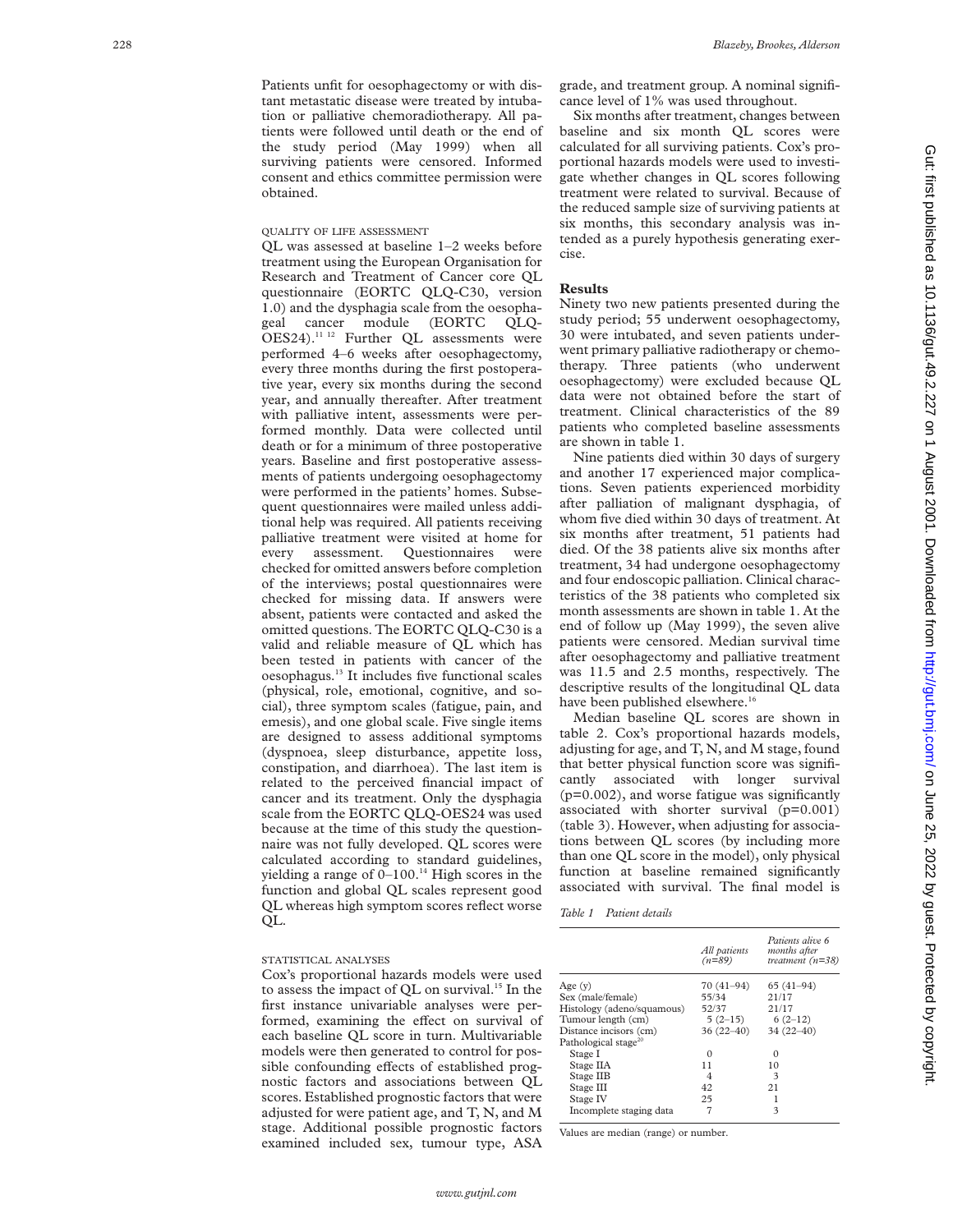*Table 2 Baseline and six month median quality of life (QL) scores (median (interquartile range))*

| OL variable      | Baseline OL score<br>$(n=89)$ | 6 month QL score<br>$(n=38)$ |
|------------------|-------------------------------|------------------------------|
| Physical         | $80(40-100)$                  | $60(40-100)$                 |
| Role             | $100(50-100)$                 | $50(50-100)$                 |
| Social           | 83 (50-100)                   | $67(33 - 100)$               |
| Cognitive        | $83(83 - 100)$                | $83(67-100)$                 |
| Emotional        | $83(67-100)$                  | $83(58-100)$                 |
| Global OL        | $50(33 - 75)$                 | 54 (42-67)                   |
| Fatigue          | $33(11-56)$                   | $33(22 - 56)$                |
| Anorexia         | $33(0-67)$                    | $33(0-67)$                   |
| Emesis           | $17(0-33)$                    | $0(0-33)$                    |
| Constipation     | $33(0-33)$                    | $0(0-33)$                    |
| Diarrhoea        | $0(0-0)$                      | $0(0-33)$                    |
| Pain             | $17(0-33)$                    | $17(0-33)$                   |
| Dyspnoea         | $0(0-33)$                     | $33(0-33)$                   |
| Sleep problems   | $0(0-33)$                     | $17(0-33)$                   |
| Finance problems | $0(0-0)$                      | $0(0-0)$                     |
| Dysphagia        | $44(22 - 67)$                 | $22(0-33)$                   |

*Table 3 Cox's proportional hazards models adjusting for age, and T, N, and M stage and considering each baseline quality of life (QL) score in turn (n=89)*

| OL variable      | Hazard<br>ratio* | 95% CI        | Value<br>D |
|------------------|------------------|---------------|------------|
| Physical         | 0.88             | $0.82 - 0.96$ | 0.002      |
| Role             | 0.93             | $0.87 - 0.99$ | 0.032      |
| Social           | 0.91             | $0.84 - 0.99$ | 0.028      |
| Cognitive        | 0.93             | $0.84 - 1.03$ | 0.161      |
| Emotional        | 1.05             | $0.94 - 1.17$ | 0.420      |
| Global QL        | 0.96             | $0.87 - 1.06$ | 0.419      |
| Fatigue          | 1.15             | $1.06 - 1.25$ | 0.001      |
| Anorexia         | 1.05             | $0.99 - 1.12$ | 0.100      |
| Emesis           | 1.03             | $0.94 - 1.13$ | 0.502      |
| Constipation     | 1.11             | $1.02 - 1.21$ | 0.020      |
| Diarrhoea        | 0.96             | $0.83 - 1.12$ | 0.615      |
| Pain             | 1.11             | $1.02 - 1.22$ | 0.017      |
| Dyspnoea         | 1.06             | $0.99 - 1.15$ | 0.108      |
| Sleep problems   | 1.00             | $0.93 - 1.08$ | 0.933      |
| Finance problems | 1.12             | $0.97 - 1.30$ | 0.122      |
| Dysphagia        | 1.07             | $0.97 - 1.17$ | 0.161      |

\*Hazard ratio provides the likelihood of death at any given time for a patient with a score of 10 points more than another patient.

*Table 4 Multivariable analyses of baseline quality of life (QL) scores, n=89. The final model*

| Variable                                | Hazard<br>ratio | 95% CI        | Value     |
|-----------------------------------------|-----------------|---------------|-----------|
| Age                                     | $1.38*$         | $1.10 - 0.96$ | 0.005     |
| T <sub>3</sub> $v$ T <sub>2</sub> stage | 0.86            | $0.33 - 2.26$ | $0.801 +$ |
| T4 $v$ T2 stage                         | 1.19            | $0.32 - 4.40$ |           |
| T4 $v$ T3 stage                         | 1.38            | $0.51 - 3.76$ |           |
| N stage                                 | 1.49            | $0.74 - 3.01$ | 0.269     |
| M stage                                 | 0.42            | $0.24 - 0.74$ | 0.002     |
| Physical function                       | 0.881           | $0.82 - 0.96$ | 0.002     |

\*Hazard ratio provides the likelihood of death at any given time for a patient aged 10 years older than another patient.  $\dagger$ Statistical significance of main effect of T stage on survival (2)

degrees of freedom). ‡Hazard ratio provides the likelihood of death at any given time for a patient with a physical function score of 10 points more than another patient.

illustrated in table 4. For a 10 point increase in physical function score there was a 12% reduction in the likelihood of death at any given time (hazard ratio 0.88, 95% confidence intervals 0.82–0.96). Adjusting for sex, tumour type, and ASA grade did not alter the findings, and hence are not presented here. As perhaps expected (in light of the information used to inform treatment decision), when adjusting for treatment group, a similar influence on the model was seen as with age and M stage. Treatment was not included in the final model.

Median QL scores available for patients alive six months after treatment are shown in table 2. Multivariable analyses, adjusting for age, and T, N, and M stage, considering the change in QL variables between baseline and six month assessments among the 38 patients alive, found that improvements in emotional function were significantly associated with longer survival (p<0.0001) (table 5). Adjusting for other possible prognostic factors, as described above, did not alter this finding.

#### **Discussion**

This prospective study provides some evidence to support a relationship between patient rated scores of QL and survival. Better baseline physical function was significantly related to longer survival after adjusting for established prognostic factors. In the second hypothesis generating analysis, an improvement in emotional function six months after treatment was significantly related to longer survival after adjusting for established prognostic factors. These data show that QL scores may carry prognostic information for patients with oesophageal cancer over and above other recorded factors. This study was small however and a more highly powered study using appropriate QL tools and clinical data is needed to demonstrate stronger associations between QL scores and survival.

Several different aspects of QL have been associated with survival in a variety of malignancies. $1-6$  17-19 High scores for physical, emotional, and social function, and few problems with appetite loss have been reported to independently predict a better outcome. It is difficult to generalise from these studies however because different OL instruments have been used in different cancer sites. In patients with carcinoma of the oesophagus treated with radiotherapy, scores from the Karnofsky performance scale may have prognostic value.18 19 Although the Karnofsky performance scale has been used widely in oncology, it is generally considered that this unidimensional tool, completed by a observer, has been superseded by multidimensional instruments that are completed by the patients themselves. The EORTC QLQ-C30 was chosen for this research because many studies have confirmed its validity and it is easily completed by patients.<sup>10 11 13</sup> Addition of a site specific module, the EORTC QLQ-OES24, for oesophageal cancer may yield more prognostic data because the module addresses QL issues of particular relevance to this group of patients.<sup>12</sup>

The association observed in this study between physical function and survival does not establish a causative relationship between the two since physical function may be a surrogate marker of an unrecognised biological prognostic factor. For instance, patients with micrometastatic disease may have poor physical function and it may be hypothesised that they perceive this (and report it in terms of QL) before it is clinically or radiologically apparent. The association demonstrated in this study between a decrease in emotional function six months after treatment and decreased survival has been hypothesised in several other papers.